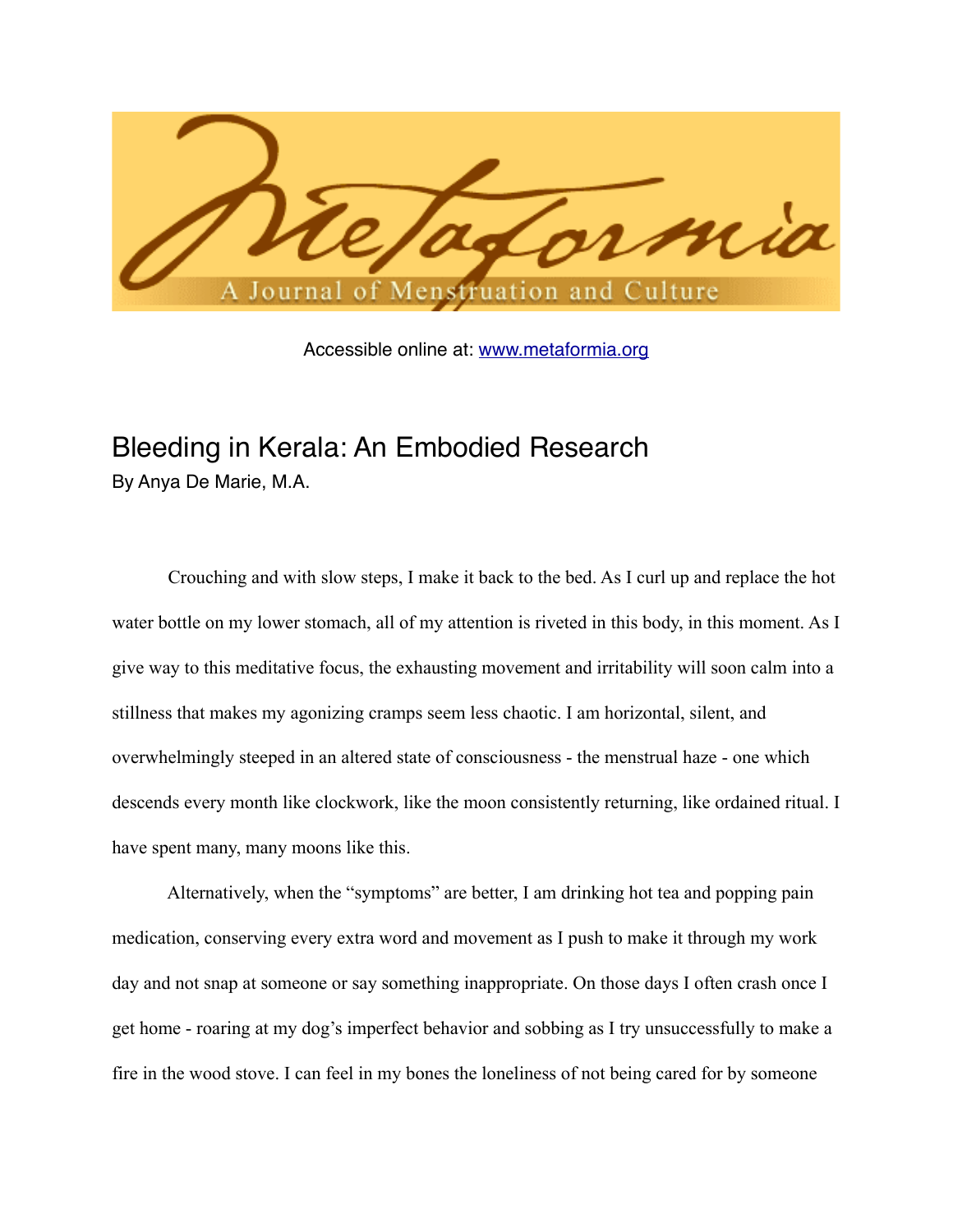when bleeding, and the sacrilege of having to work on the first day or two.

 When I bleed I am overcome by a powerful and innate spiritual state. What buried knowledge might be uncovered if the altered state of consciousness which can occur during menstruation were facilitated, even sacralized, rather than denigrated? My tears now released, I recognize this desperate longing I have often felt for menstrual rituals or practices which I have researched in other cultures and could serve to guide this liminal time.

 I first encountered Metaformic Theory in 2000, when a *companera* in menstrual activism recommended I read *Blood, Bread and Roses: How Menstruation Created the World* by Judy Grahn. I had seen it before in local bookstores and was intrigued by it. This book riveted me as it offered a genuinely woman-centered cultural theory about menstruation and spoke to my questions of the altered menstrual state. Overwhelmed with the treasure of menstrual knowledge laid at my feet and unsure of how to engage with such a vast theory, I let Metaformic Theory simmer within me. Six years later I found out that Judy Grahn was teaching Metaformic Theory as well as leading a research trip to Kerala, India along with Dianne Jenett to continue their studies of the village Goddess rituals and traditions. My longing for menstrual knowledge still as insistent as ever, I was now ready to honor my body's intuitions and experiences as valid research questions.<sup>i</sup>

 Metaformic Theory postulates that ancestral females recognized their menstrual synchrony with each other and the moon, and chose to segregate themselves at this time. They maintained their consciousness of this menstrual-lunar synchrony through creating metaforms. A metaform is "an act or form of instruction that makes a connection between menstruation and a mental principle.["ii](#page-14-1) These blood rituals and cultural forms also communicated their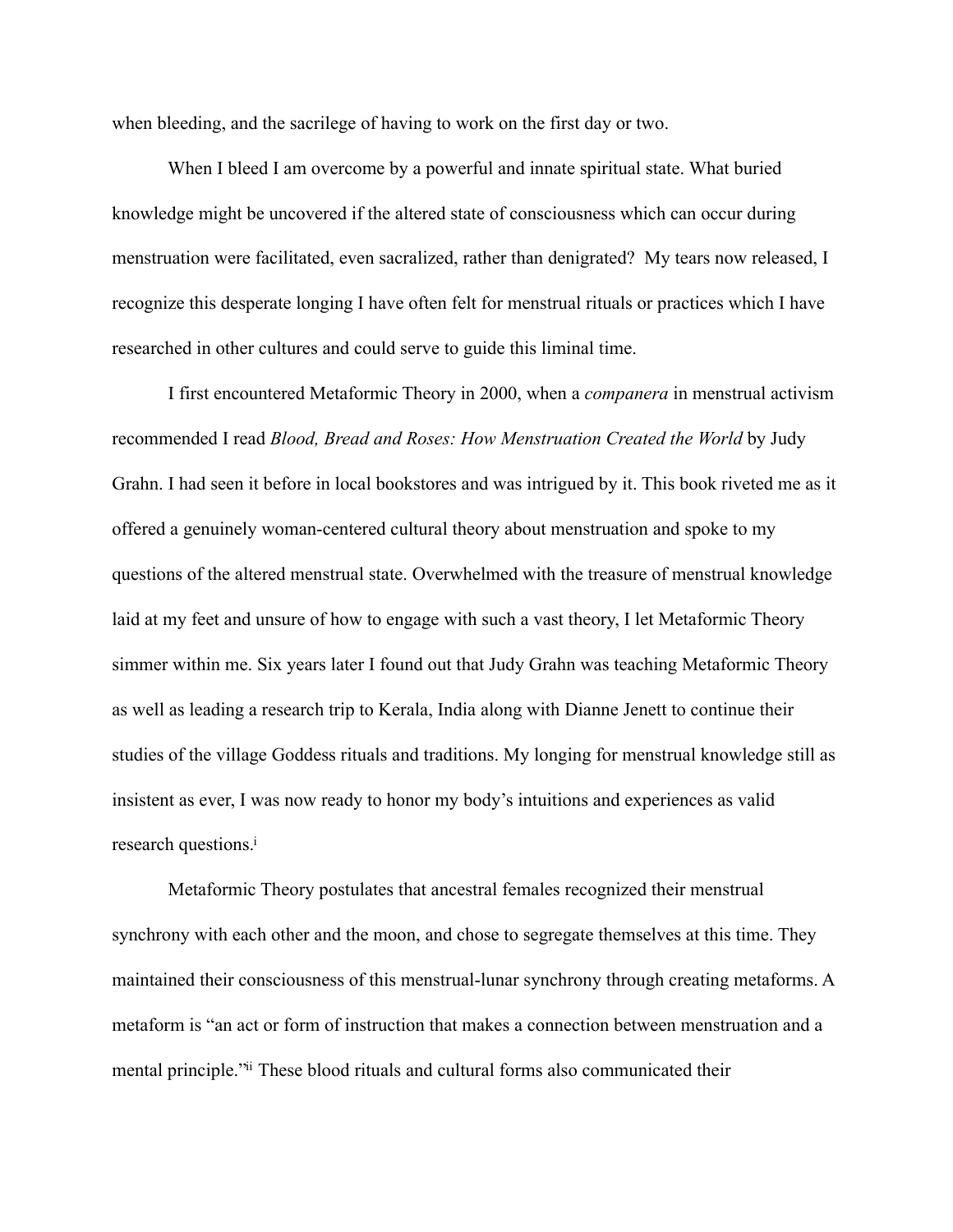consciousness to the ancestral males and the men in turn responded and related with their own evolving metaformic consciousness. This initiated an ever-evolving weaving of his- and herstories of blood rituals. These gave rise to binary understandings of power which continuously spark further elaborations of culture. Metaformic Consciousness remembers that the knowledge gained in the seclusion of menstrual rituals is pertinent, that in fact it helps humans orient themselves.

 Metaformic Consciousness is embodied as well, meaning the foundational research is centrally grounded in embodied knowledge – that what we experience with our bodies, our bodies' needs, desires, and quirks is acknowledged as an accurate source of information. And so when I am bleeding and all of my instincts insist that I must not talk, I must lie quietly, avoid the public – I can utilize this as gathered data for my research – embodied research. My body becomes a research tool then, and its processes valued – even menstruation, that most loathed and devalued of humans' processes.

In 2006 I joined the research trip and traveled to the state of Kerala on the southwestern tip of India armed with Metaformic Theory as a framework with which I could conduct crosscultural menstrual research. As I was preparing for this trip, my first to India, I also considered my own androcentric Hindu upbringing in a community of the devotees of an Indian guru here in the U.S.[iii](#page-14-2) His teachings offered a gender neutral discourse on one's internal relationship to divinity and many of the traditional Hindu practices, rituals and taboos, especially those which were centered on the particularities of women's' bodies, energetic states, and experiences were excluded. My mother, for example, participated in all spiritual activities in the same way regardless of where she may have been in her menstrual cycle. As a young girl from the global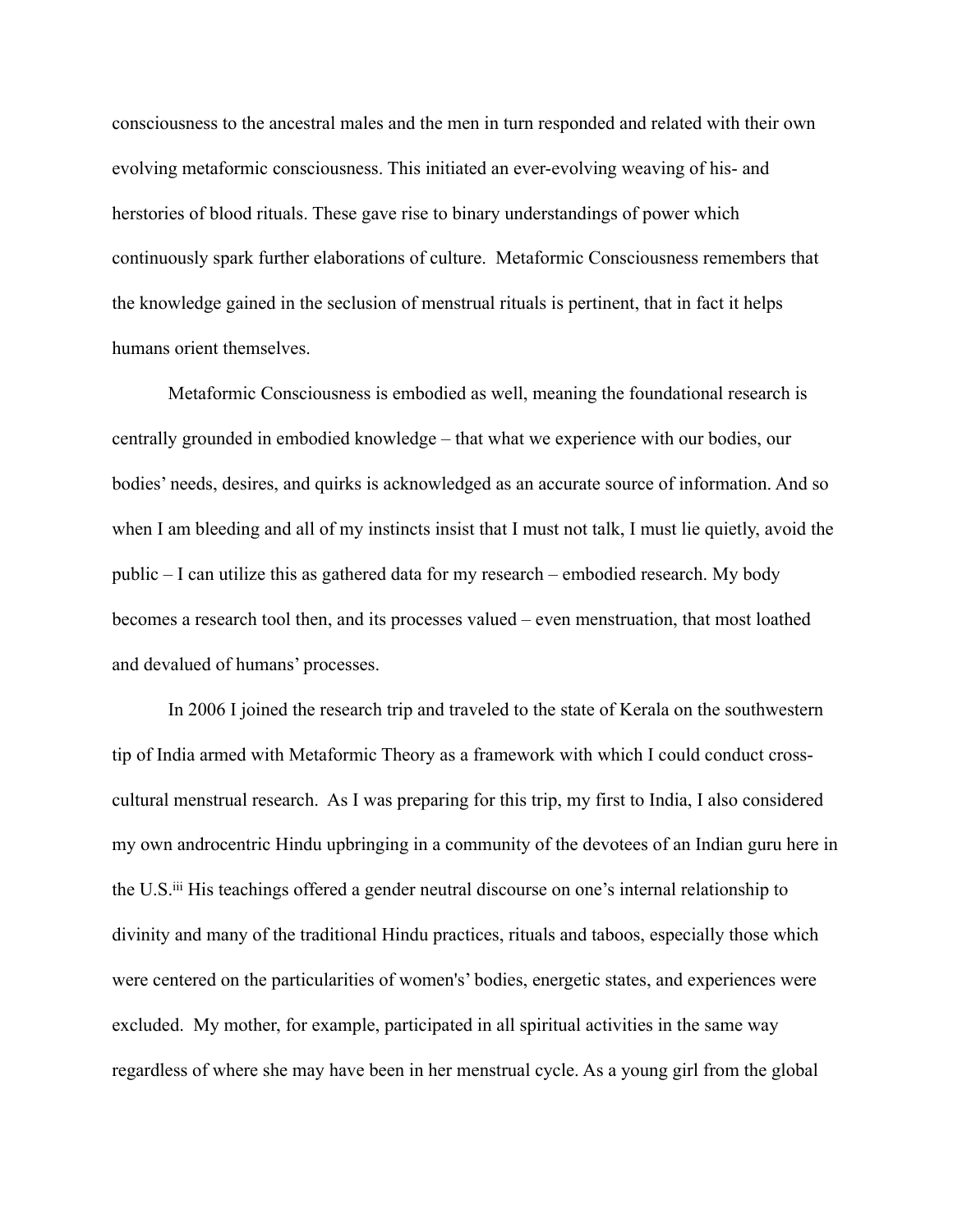north I grew up struggling against the devaluation of women in patriarchal culture and I knew that divinity must include intimate knowledge of what life was like for me in a girl's body. Now I was searching for submerged bodies of knowledge that might help me see my female body reflected as an aspect of deity. And as a foreigner, I wanted to know what I would be able to experience bleeding on Mother India.

 While visiting Kerala, my body was struck with the illuminating resonance of a deity who represents women's bodies' real experiences. I encountered a goddess whose menstruation is a continual religious act and priority of the temple which houses her.

## **Bleeding with the goddess**

 We visited Kerala during a celebratory time which starts just after the harvest and before the monsoon season begins. The reddened land is understood to be Bhumi Devi, the earth mother, in her menstrual cycle.<sup>[iv](#page-14-3)</sup> The goddess is worshiped by most communities in varied forms, beliefs, legends and iconography. Through the ancient honoring of her sacred body, menstruation and the goddess continue to be strongly interrelated. $v$ 

 In central Kerala, we rented a traditional houseboat to travel the backwaters for a day. As we cruised through Bhumi Devi's flow, I myself began to menstruate. I did not inspect the boat's septic system but I imagined my menstrual flow mingled with hers. Effortlessly gliding over the waters in a secluded boat decorated in luxurious adornments, I felt a deep gratitude for the careful attention I was receiving. My feet and calves ached, and I would not have had the strength to walk much that day nor the desire to be out in public. I reflected on this nurturing seclusion which so many of my menstruating ancestors received and the public celebrations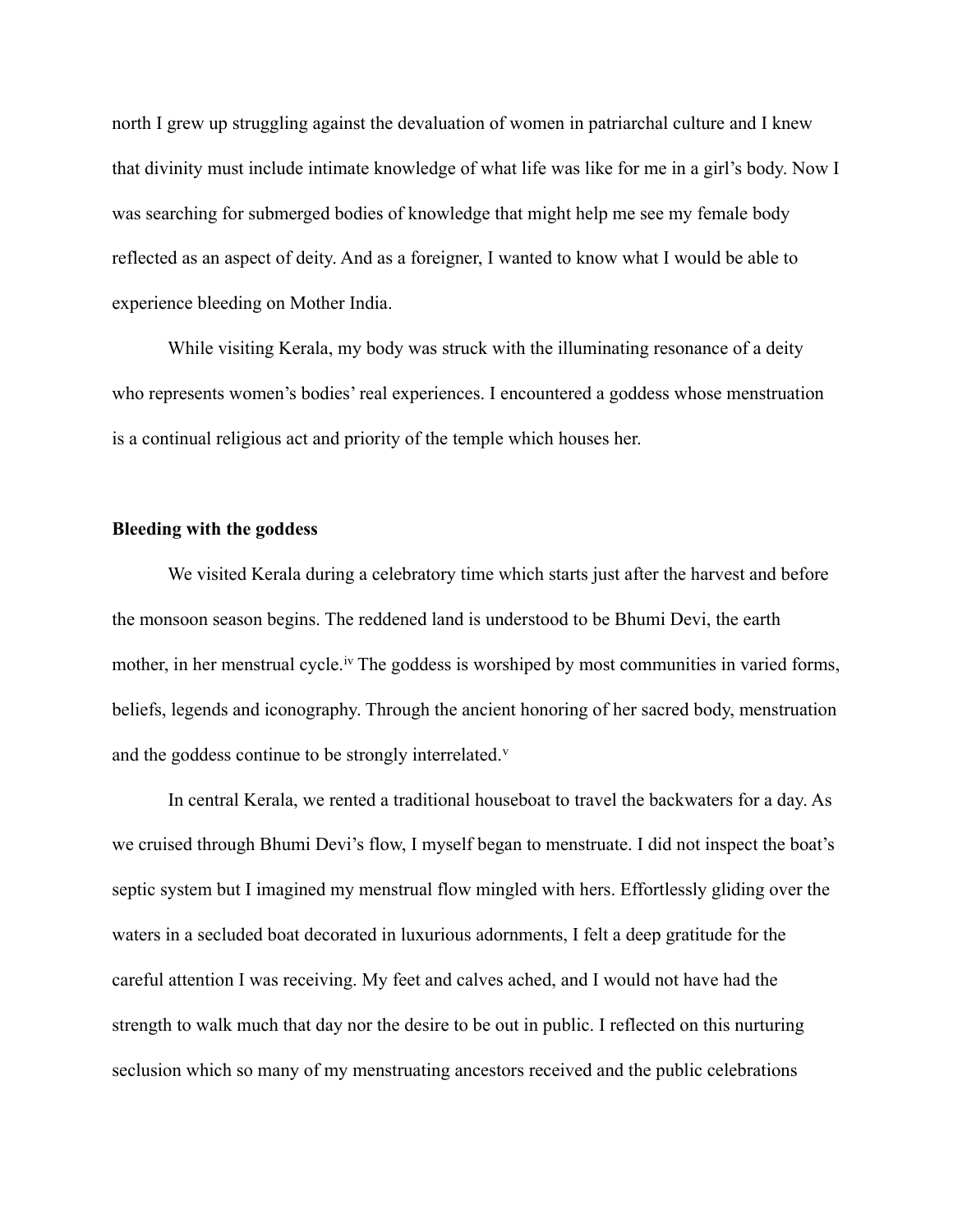which marked a girl's first menses, yet which have become less common in modern society.

 In her research Judy Grahn demonstrated that cross-cultural taboos, or rules dictating what is sacred, are abundantly found in indigenous cultures. These taboos demand, among other things, that the menstruant be secluded as well as not touch the ground due to the powers embodied within her while menstruating. This separation has been enabled by such enduring inventions as veils, elevated platforms, chairs, shoes or by being carried by others. Thus Grahn shows how a prohibition becomes a source of invention. Taboos have influenced our culture in continually evolving variations throughout our history, and through these ways we have mediated our bodies' powers in relation to the earth's.

 Boarding the boat we were adorned with garlands of sensuous, fragrant jasmine flowers, a common offering to the goddess in Kerala. As I awoke the next morning to an orange and red sunrise reflected in the waters, I saw a menstrual red world of earth and sky. The western dualitybased divisions in my head between goddess, earth, my menstruating foremothers and myself began to blur.

 Once I began bleeding my consciousness tunneled deep inside me as it usually does. My outer environment becomes muted and distant. The bridge to cross to the external world is excessively lengthy. Words come slowly in a weakened voice. My feet feel the ground and my arms the air differently. It is as though they are now longer extensions of my being which is located at such a profound depth within my body. Perhaps this is reflected in the way that women often become clumsy with their menses, seemingly less physically sensitive to their surroundings. The outer senses are biologically under-prioritized for the inner work to be done.

The concept of menstruation as a spiritual state is currently entering into Western popular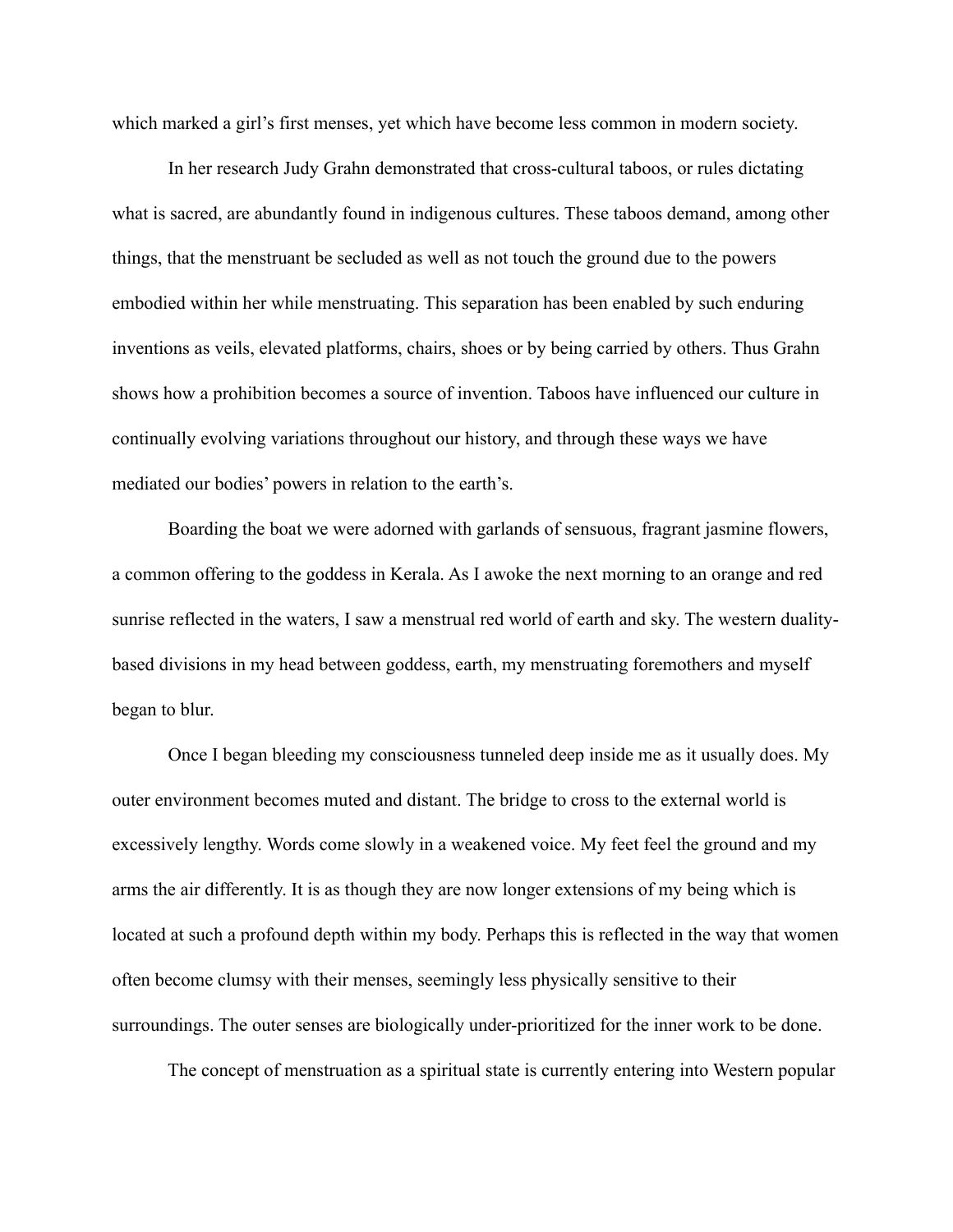culture, as can even be seen in the work of the highly successful spiritual author Eckhart Toll[eviw](#page-14-5)ho broached the subject of menstruation in his writing. He asserts that women are potentially more advantaged in achieving enlightened states than men due to their heightened ability to be present in their bodies, particularly when menstruating. V<sup>ii</sup> During this significant energetic charge women are more conscious by observing the changes taking place within their bodies while not succumbing to what he calls the "pain-body," both personal and collective.

 But bleeding in India did not open the spiritual secrets of menstrual wisdom for me. Visiting for such a short amount of time and with so much to do, I did not feel I could take three days off from the itinerary to seclude myself. Economics and modern ever-increasing time demands make it difficult to take time off while bleeding. This is true in India as well as in the United States.<sup>viii</sup>

 In an effort to increase general awareness of menstruation, I usually inform others when I am bleeding. Whether someone asks me how I'm doing or it comes up in conversation, I consciously do not censor nor pathologize my menstrual state if it is relevant to me in the conversation or to my social interaction with that person. I had hoped that in Kerala I would be able to discuss menstruation with local Malayalis in hopes of gaining greater perspective on their beliefs. Though once I was there I found that merely a willingness to bring menstruation out of the closet was inadequate for respectful engagement when outside of my Western world. I lacked the knowledge of local menstrual taboos which could inform an appropriate way for me to discuss my menstruation. I was hesitant to tell people I was bleeding not knowing on what ground I stood. How would I know if I was speaking to an individual who might scorn me for polluting him or alternately someone who might thank me for considerately informing him so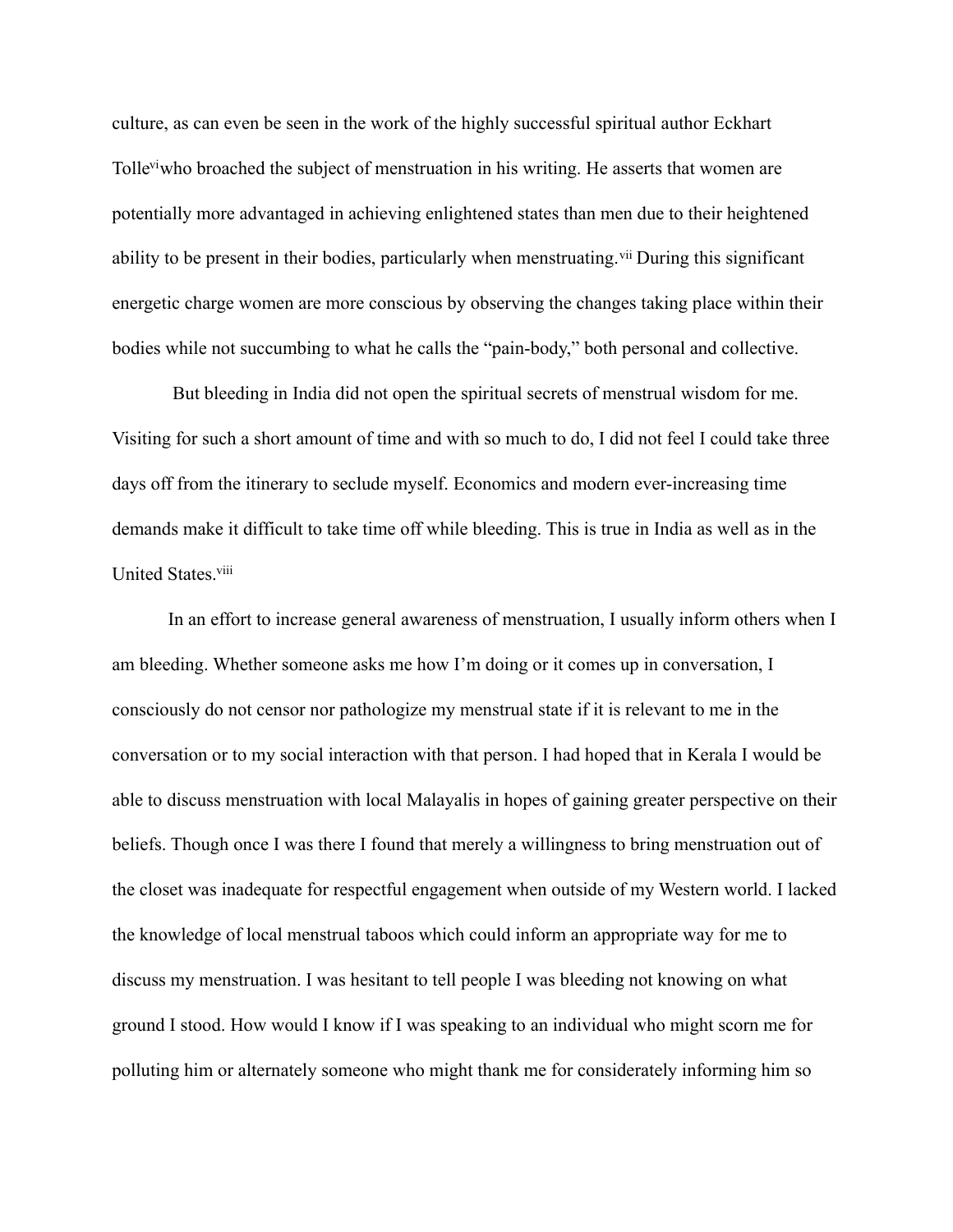that he could adjust his own practices? While waiting outside of the temple at Chengannur could I have mentioned to the men resting near me that I could not enter the temple because it was my menstrual time?

 In the U.S. pollution implies dirty, ruined and undesirable - a fall from grace. In Kerala as well, in some communities, though not all, a menstruating woman is considered polluted and to be avoided, while in others she may be considered sacred. Even the terms 'polluted' and 'avoidance' can have very different meanings in a Kerala context than in an American context. I have looked to the Keralan scholar Savithri de Tourreil for deeper explanation of the varied taboos found in the Kerala menarche rituals. Her doctoral dissertation on female-centered rituals in the Nayar context calls attention to the overlooked importance of female auspiciousness evident in menstrual rituals.<sup>[ix](#page-14-8)</sup> She argues, "the whole thrust and texture of menarchal ritual demonstrate that menstrual taboos make sense only as a mechanism for the protection of both the sacred female and non-sacred categories of persons."<sup>x</sup> In her conclusion de Tourreil states, "A connection is made between the menarchal female and concepts of divinity as female. Among Nayars and other groups in Kerala, menarche ritual contains statements which demonstrate this connection."[xi](#page-14-10)

 Indigenous, or Dravidian, pre-patriarchal goddess worship survives under layers of sanskritization, a religious influence upon popular religion by upper caste Brahmanic tradition.<sup>[xii](#page-14-11)</sup> Tamil scholar, George L. Hart, states that "Pollution itself, which is one of the most important factors in the working of sanskritization, appears to be a development of the ancient Dravidians' notion of being infected with immanent sacred power.["xiii](#page-14-12) The dominant religious doctrine that details which substances have strong polluting abilities is related to an ancient understanding of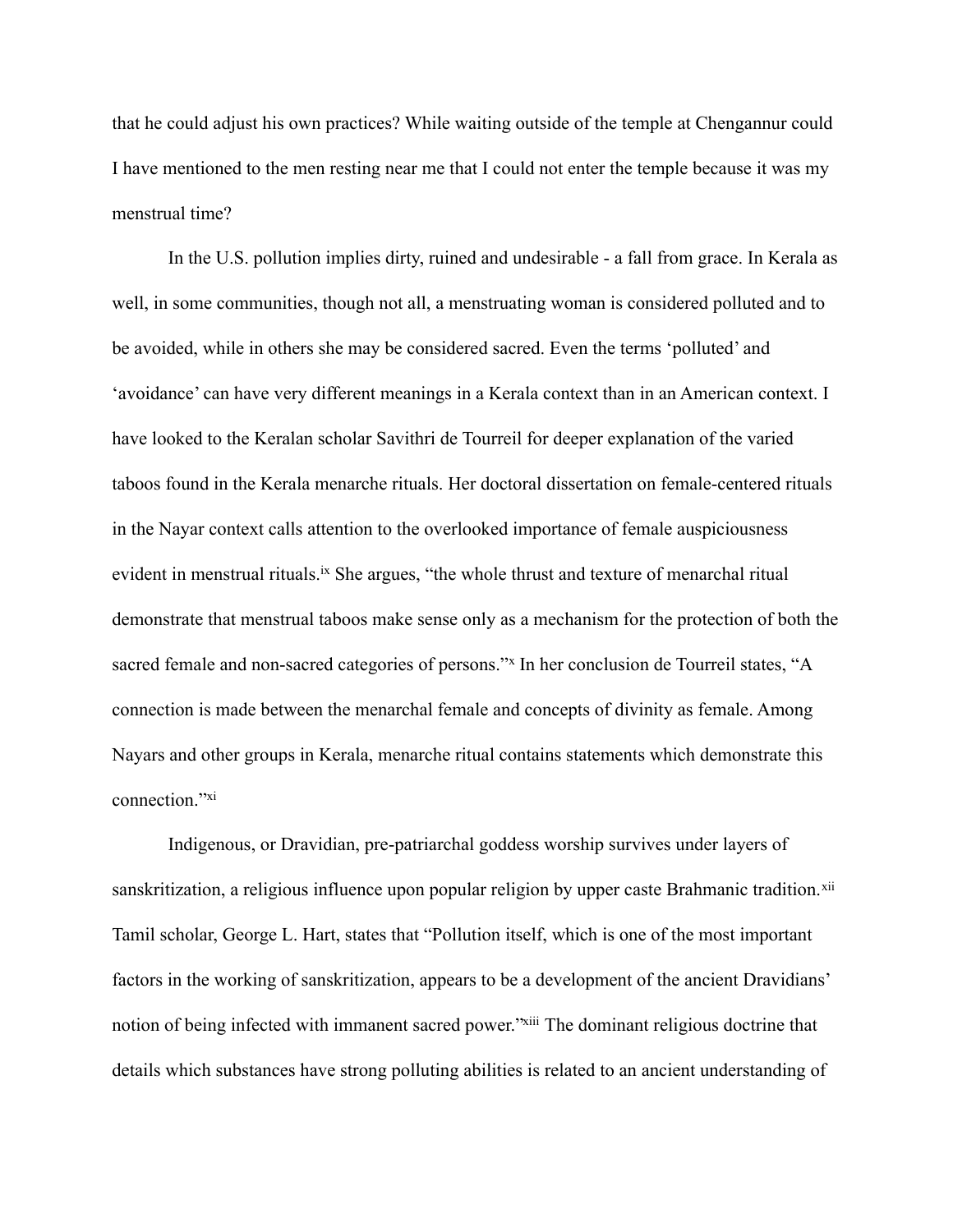those substances' power.

 The development of the current practice of menstrual separation from temple activity, which is common throughout India, seems to be rooted in the Dravidian belief in the sacred powers of menstruation. In her essay "Menstruating Women/Menstruating Goddesses," Dr. Dianne Jenett states "Tantric rituals associated with *Shakta* (goddess) practice include worship of the female menstrual flow, normally considered an extremely polluting substance by mainstream Sanskritic Hinduism.["xiv](#page-14-13) Dr. Jenett's research documents a connection between divinity and menstruation dating back to 100 CE and its continuance within goddess worship today.

 The Chengannur Bhagavati temple which I was visiting on that day was significant to my research in that it is one of the temples in which the Dravidian roots are still quite evident. Although I myself could not enter while menstruating, the goddess housed there, which some communities name as Bhuvaneswari<sup>xv</sup>, menstruates herself.<sup>xvi</sup> According to Vaidyanathan in *Temples and Legends of Kerala* there are several stories about powerful goddesses at Chengannur which address why she gets the power of menstruation[.xvii](#page-14-16) The *yoni mandala* of the goddess Sati is said to have fallen here, which imbues this place with her *shakti* energy. And the image of the goddess Bhagavati housed inside the temple is said to be the great Kannaki who, after burning the city of Madurai, came here to do penance under a tree and was taken to heaven.*[xviii](#page-14-17)* Also, it is a common belief in Kerala that while traveling through the area the goddess in her aspect as Parvati had her menses here and was then duly immersed in a ritual bath with attendant ceremonies, which is now the location of the temple bathing place. $x$ ix

 The goddess has menstrual practices she must observe just as my ancestors had their menstrual practices. Extensive cross-cultural research on traditional menstrual customs has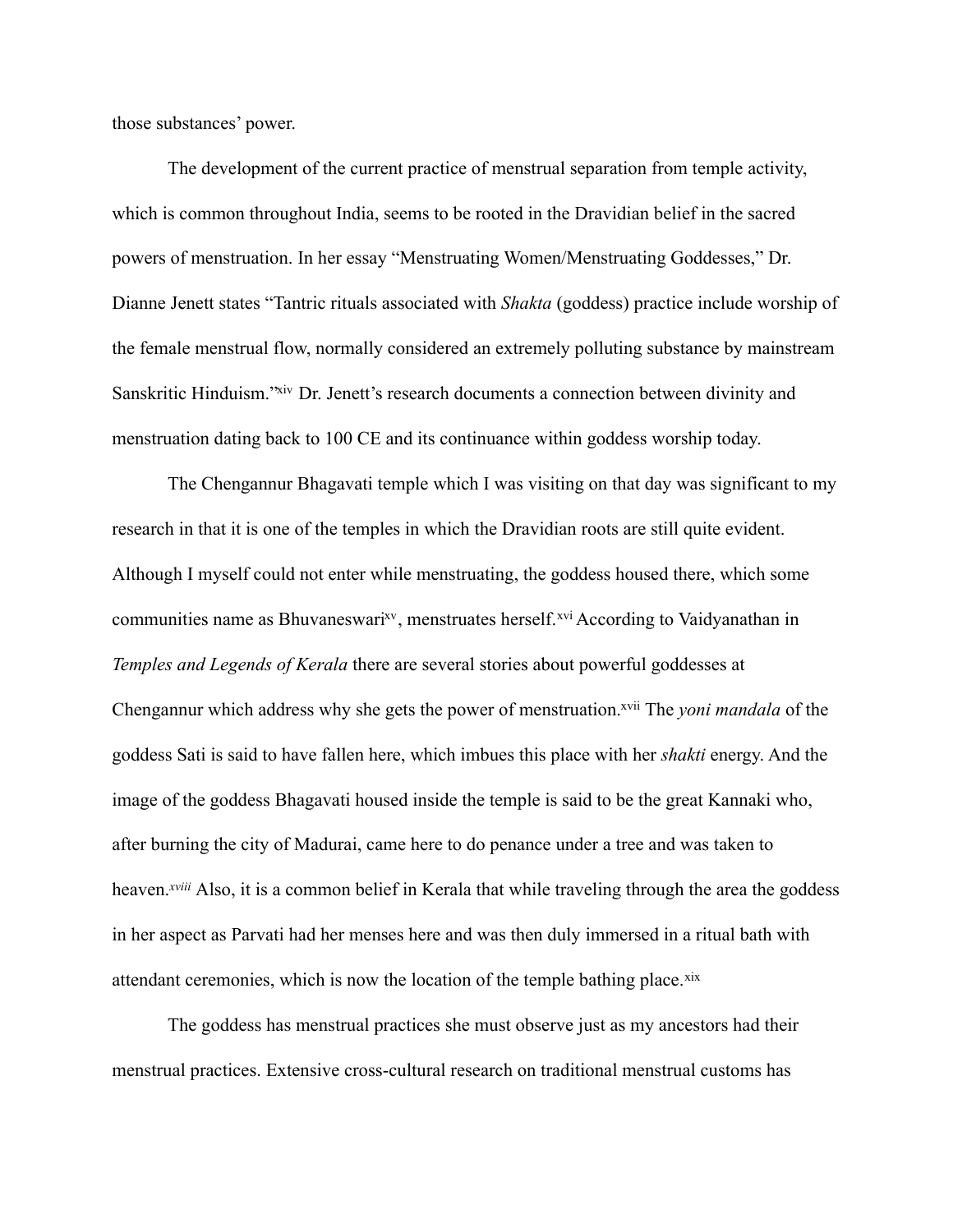illustrated the commonality of a few fundamental practices including separation, seclusion and proscriptions relating to water.<sup>xx</sup> At Chengannur, once it is discovered that the goddess has stained her petticoat (the installed idol in a temple is often dressed with skirts and cloth), she is secluded in a ritual chamber with attendants for three days.<sup>xxi</sup> During this time she is fed differently than usual and *pujas[xxii](#page-14-21)* are conducted in another secluded room where a small idol is installed. And just as my ancestors ritually bathed after their menstruation and were welcomed back into the community, on the fourth day the goddess is ceremoniously carried down to the Pampa River for a purifying ritual immersion bath.<sup>[xxiii](#page-15-0)</sup> It is auspicious for devotees to witness this ritual. Her spiritual state has been so purified during her menses that she must be given food to ground her.[xxiv](#page-15-1) Afterwards she resumes her usual position in the temple. Dr. Savithri de Tourreil states, "It is remarkable that there is nowhere to be detected any hint of "bad" charisma or negative connotations surrounding the goddess's menses . . . The menstruating goddess is perceived, by all, to be more auspicious, more powerful than when her cycle is not operating."[xxv](#page-15-2)

 The celebration of the earth goddess Bhumi Devi's menstruation was a three day holiday throughout Kerala until a hundred years ago. During this goddess's menses an important agricultural ritual, *urrucal,* occurred in which all work was stopped for three days so that she could rest before beginning the next agricultural year.<sup>xxvi</sup> After the goddess's menses comes, according to Jenett, is a "time of powerful creative potential.["xxvii](#page-15-4) At Chengannur, women are also advised that it is auspicious to offer special prayers on their own third day of menses in a ritual called *spondidi*. [xxviii](#page-15-5) Due to the continued importance of the goddess's menses to locals, the dates of the goddess's menstruation is printed in the local newspaper. When we visited her just after our trip through the backwaters, it was the third day of her cycle.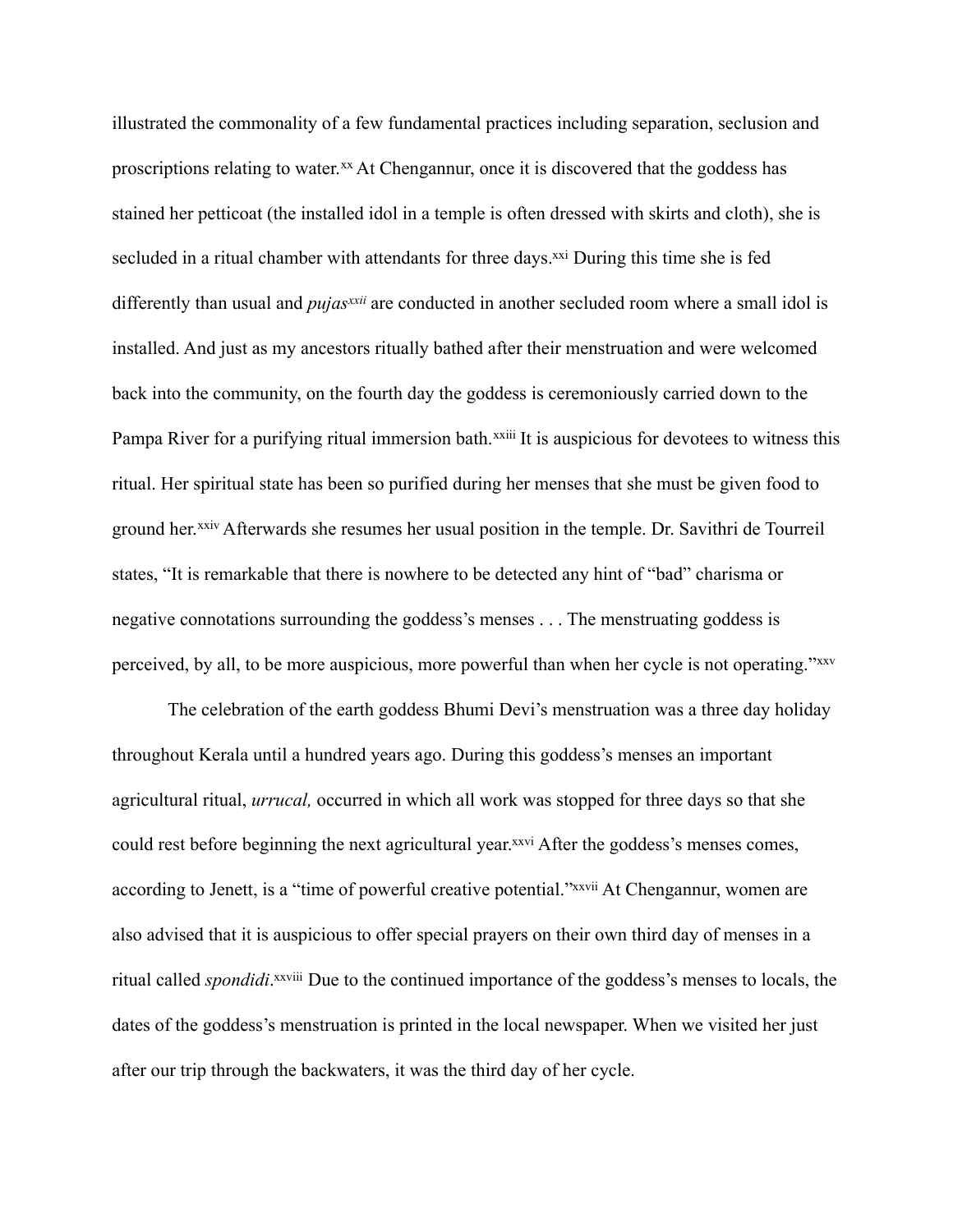The goddess and I were bleeding together, yet she was secluded in her chamber with her attendants and I was excluded from entering the temple. Wandering around the outside, I pondered the context for our present estrangement. The old goddess temples in Kerala were built in the original *kaavus* which are sacred groves of trees.<sup>[xxix](#page-15-6)</sup> Opposite the entrance to the Chengannur temple is a solitary old tree which is said to bleed as well. Bricked in on all sides of her roots, the tree hosts a single *naga* (snake) statue at her base and a hive of red ants flowing in and out of the cracks in the white-washed brick wall. Within *kaavus*, certain trees have particular uses or ritual meanings, some of which are associated with goddesses and offerings of blood[.xxx](#page-15-7) Before the Brahmanical establishment of temples and their accompanying exclusionary practices, would this tree or I have been found within the bleeding goddess's inner circle?

 There is another story of an excluded woman who stands before this tree. The Kurava are an indigenous agricultural tribe from the hills. Every year at the annual bathing festival of the goddess, Kuravas bring an almost life-sized statue of a woman called Kurati.[xxxi](#page-15-8) She holds an agricultural sickle in one hand and at her feet rests a red box which is said to house the peoples' origin story written in red on a palm leaf.<sup>[xxxii](#page-15-9)</sup> Temples have been accessible to non-Brahmins only since 1936 when the Temple Entry Proclamation was passed.<sup>[xxxiii](#page-15-10)</sup> The Kuravas historically were denied entry into this temple but they do continue to lead the procession to the river.<sup>xxxiv</sup> The statue of Kurati however remains in front of the bleeding tree as the procession moves on.

 What were Kurati and I doing there alone, outside of the temple with the tree and the *naga*? As possessors of *shakti* we seemed bereft of our context. Trees belong in forests, *nagas* are generally found with snake families in their *kaavus* and it is now widely documented that menstruating women synchronize together.[xxxv](#page-15-12) If *shakti*, or *ananku*, possessed by goddesses and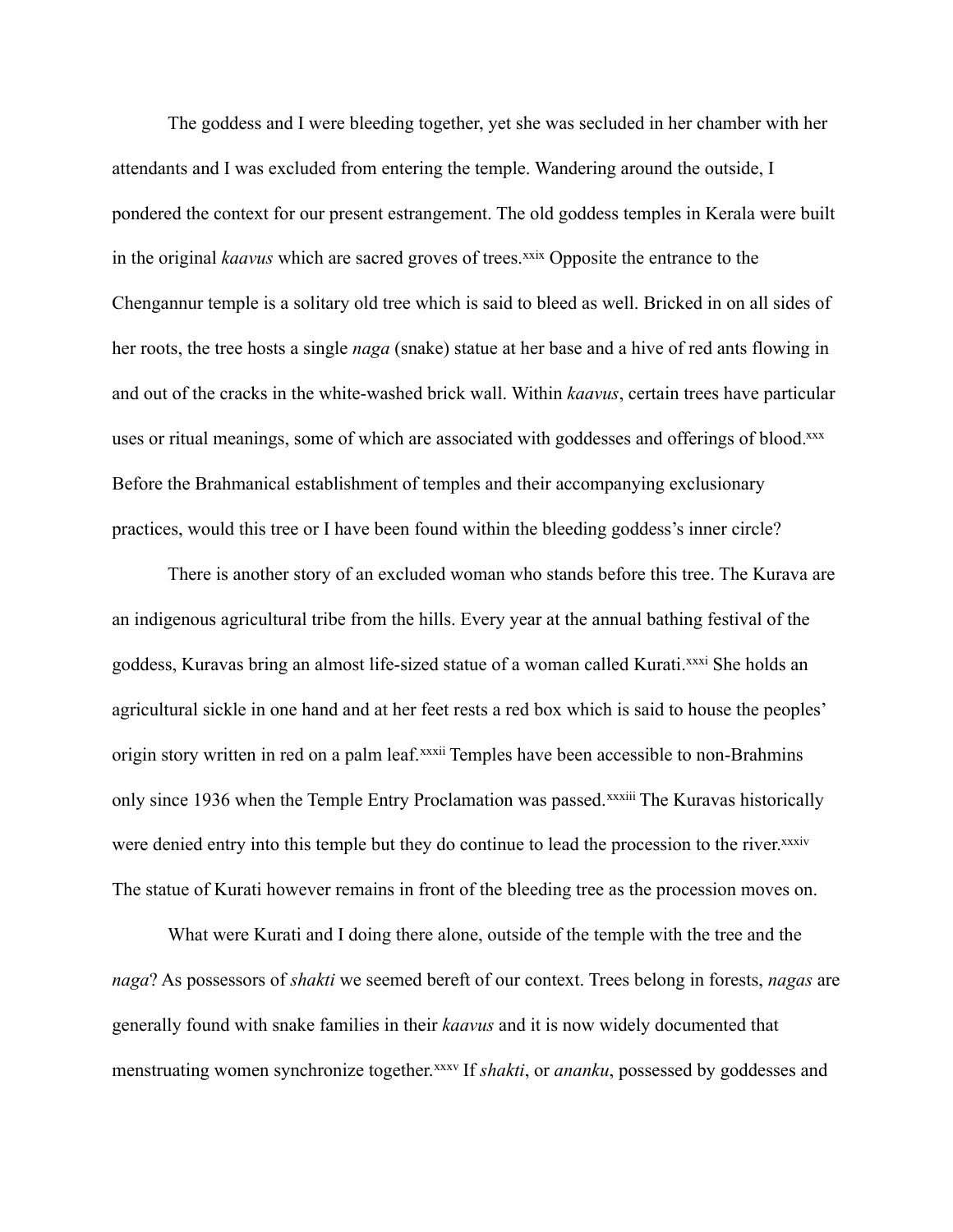women are equivalent at this time, as Jenett explains in "Menstruating Women/Menstruating Goddesses, "*xxxvi* then as a menstruant where was my spiritual community?

## **Bleeding Alone**

 After my estrangement from the goddess in the Chengannur temple, I returned to my hotel room and considered my own conflicting relationship with my blood. Since menarche, I have struggled with painful, sometimes excruciating menstrual cramps. For all of my years of holistic menstrual-related research, I had not been able to find or heal the source of my pain. Just before leaving for the trip I had begrudgingly scheduled myself for a laparoscopy to determine if I had a menstrual disorder as the pain had recently become unbearable. In this surgery, the surgeon slices a hole near the belly button and inserts a miniature light and camera into one's reproductive area to hopefully project onto a TV screen any visible abnormalities.

 In search of a less crude and more holistic approach, I sought out a doctor of classical ayurveda while in Kerala. At an ayurveda hospital, I was fortunate to consult with Medical Superintendant Dr. B.<sup>[xxxvii](#page-15-14)</sup> In contrast to western medicine, ayurveda seeks to heal the three elements of body, mind and spirit which together create an individual.[xxxviii](#page-15-15) Health concerns, including menstrual, are perceived as the development of a blockage in naturally healthy functioning. According to ayurvedic doctor John Douillard,

 There is a general consensus among Ayurvedic physicians . . . as to why the excessive amount of female disorders plague the West and not the East, and it has much to do with honoring the cycle itself . . . Ignoring this cycle is often at the root of the premenstrual syndrome. If there is some desire to rest during menstruation and this is not provided, then symptoms of some sort are sure to come." [xxxix](#page-15-16)

From his Nayar community in Kerala, Dr. B had inherited a rich ayurvedic family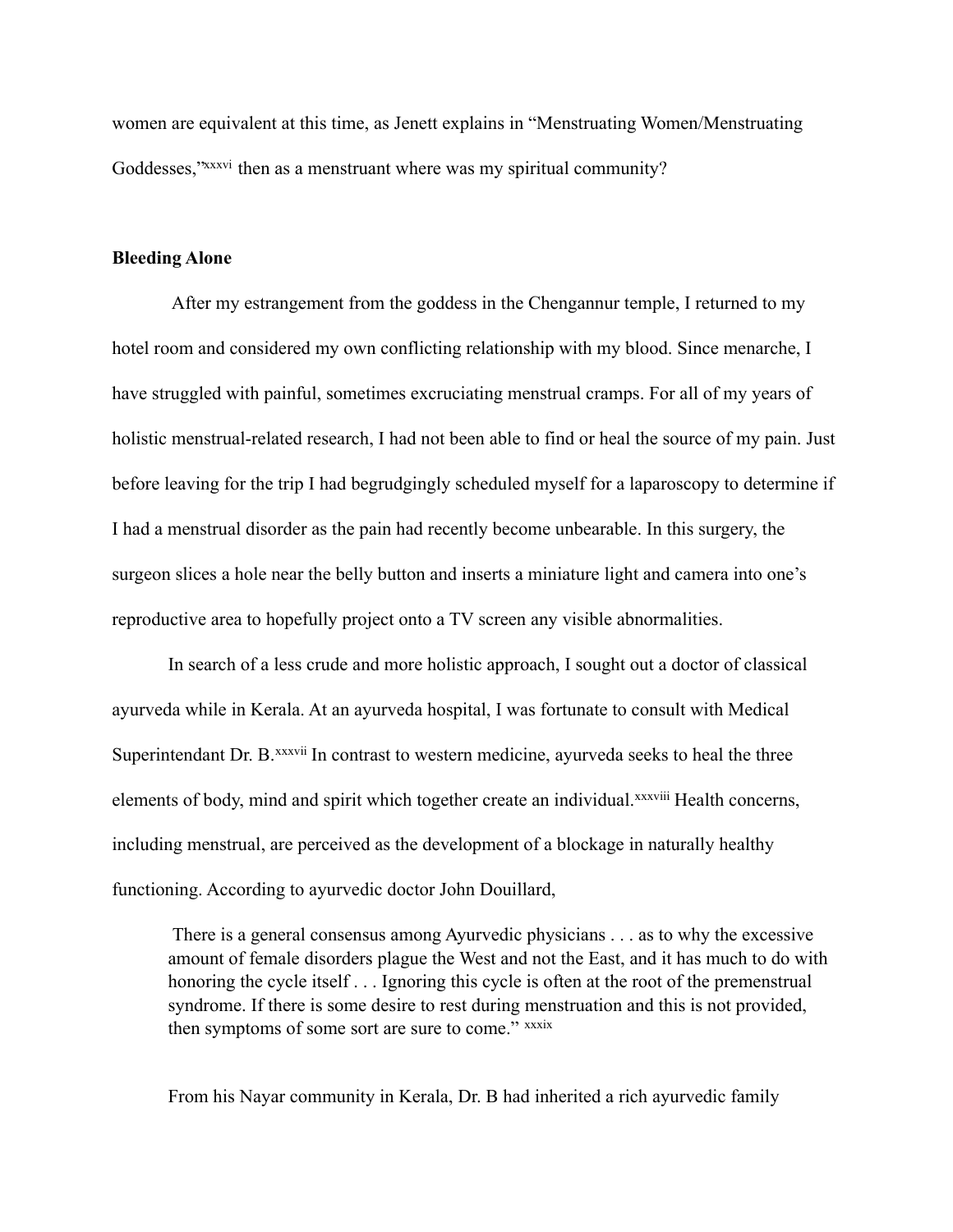tradition. In our consultation he specified the traditional practices I should follow while menstruating to properly harmonize with my menstrual cycle so that I might best receive its healing powers. Some of the practices are not for a medical purpose obvious to westerners but rather for energetic or vibrational effects. For example he told me that while menstruating I should not wear things of beauty including jewelry but rather should dress simply. Traditionally women would sleep on beds made of natural materials such as hay. They would only drink and eat from earthen pots and would eat very lightly. And menstruating women did not cook at all. One of few acknowledged female experts on ayurveda in the west, Maya Tiwari also advises menstruating women to eat lightly, abstain from cooking as well as bathing and reduce all other activities to as little as possible.[xl](#page-15-17)

 Dr. B specified the importance that menstruation be a time of rest for women. He explained that traditional Vedic practice encourages others in the extended family to support women during menstruation and assist with the workload by caring for and feeding the families.<sup>[xli](#page-15-18)</sup> Menstruation is traditionally a time of rest or light duty for women.

 In Dr. B's matriarchal *taravad* (family unit) he explained that the women observed menstrual seclusion practices until ten or fifteen years ago when his mother began to cook during her menses. Modernization and changes in lifestyle are exerting their toll on families' practices. Recently Dr. B's uncle, the *karnavar*, ceased to continue the family's traditional worship rituals. As isolated nuclear families become more common in Kerala, it is not possible to continue practices which were incorporated into the extended family's lifestyle. Dr. B bemoaned the loss of the health benefits seated within these ancient practices.

As an ancient healing practice which seeks to harmonize body, mind and spirit, I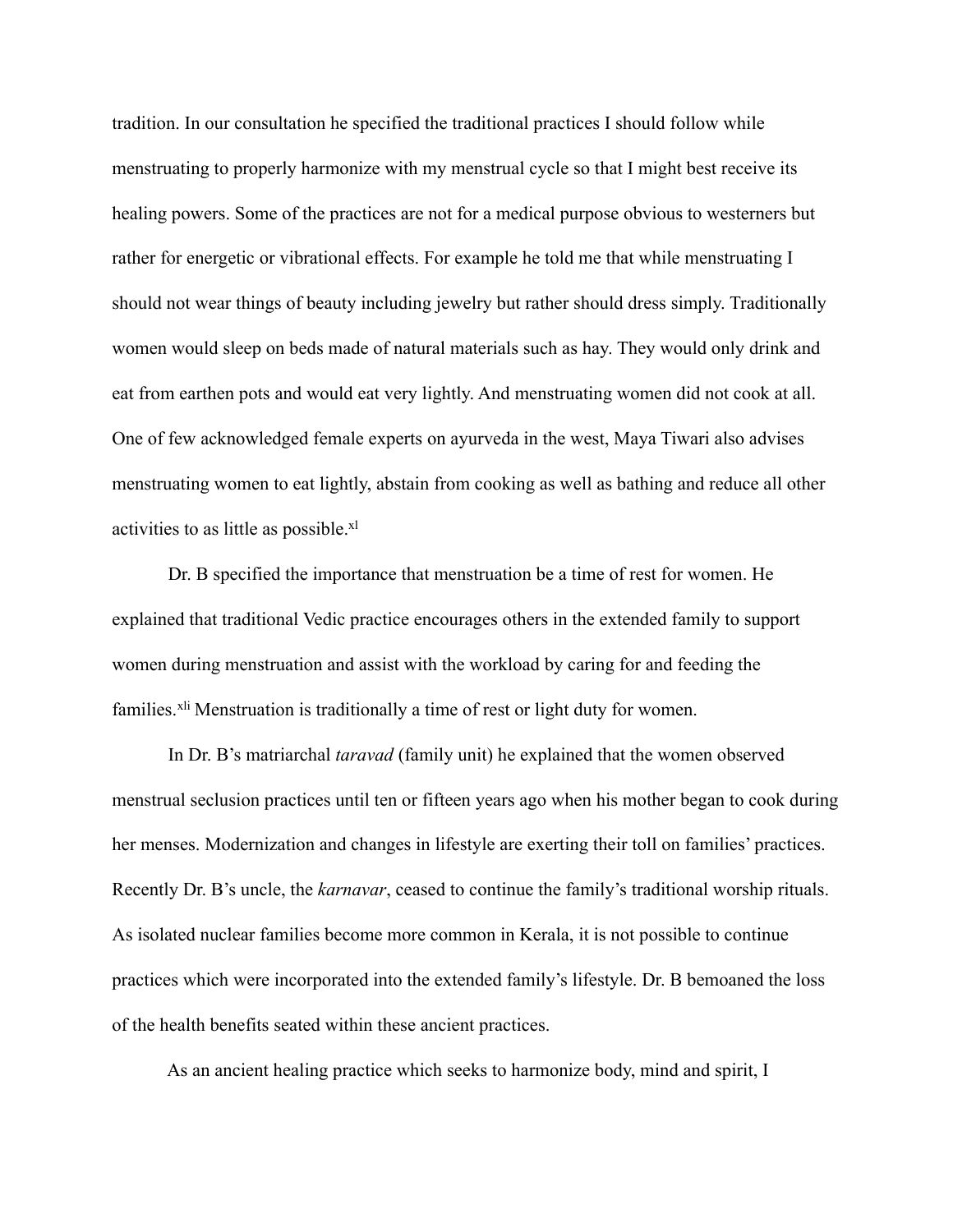wondered if classical ayurveda may be able to help translate the previous physical, mental and spiritual aims of menstrual seclusion and its ritual practices. While feminism has often perceived restrictive menstrual practices as a patriarchal subjugation of women, Dr. B countered that some of these practices may originate from ancestral knowledge about the female body's needs.

## **Conclusion**

 "Menstrual blood is sacred and powerful in Kerala and was avoided because of its potency," Jenett has thoroughly documented.<sup>[xlii](#page-15-19)</sup> I have shown that blood through proscribed rituals is considered spiritually powerful, either polluting or creative or both. The goddess bled in the temple but I, physically embodying the *shakti* of the menstrual blood, could not enter the temple.

 Daily I asked myself, what is the container then for the menstruant whose spiritual state is considered too potent to seek refuge in a sacred house nor to bless it with her presence? The altered, spiritual state which I experience each month in relation to the rituals associated with menstruation in Kerala has led me to believe that women have a hidden heritage of sacred menstrual rituals. As previously mentioned, temples were built upon the pre-existing sacred places known as *kaavus.* Could menstruants have gathered in the *kaavus* in which *nagas*, an animal synonymous with menstruation in many cultures<sup>[xliii](#page-16-0)</sup>, are propitiated? And do the legacies of ayurvedic teachings and the bleeding goddess of Chengannur originate from indigenous menstrual practices?

 These are historical questions but they arise from my own embodied knowing and yearning to learn from my foremothers how to be in balance with my own *shakti*. For over ten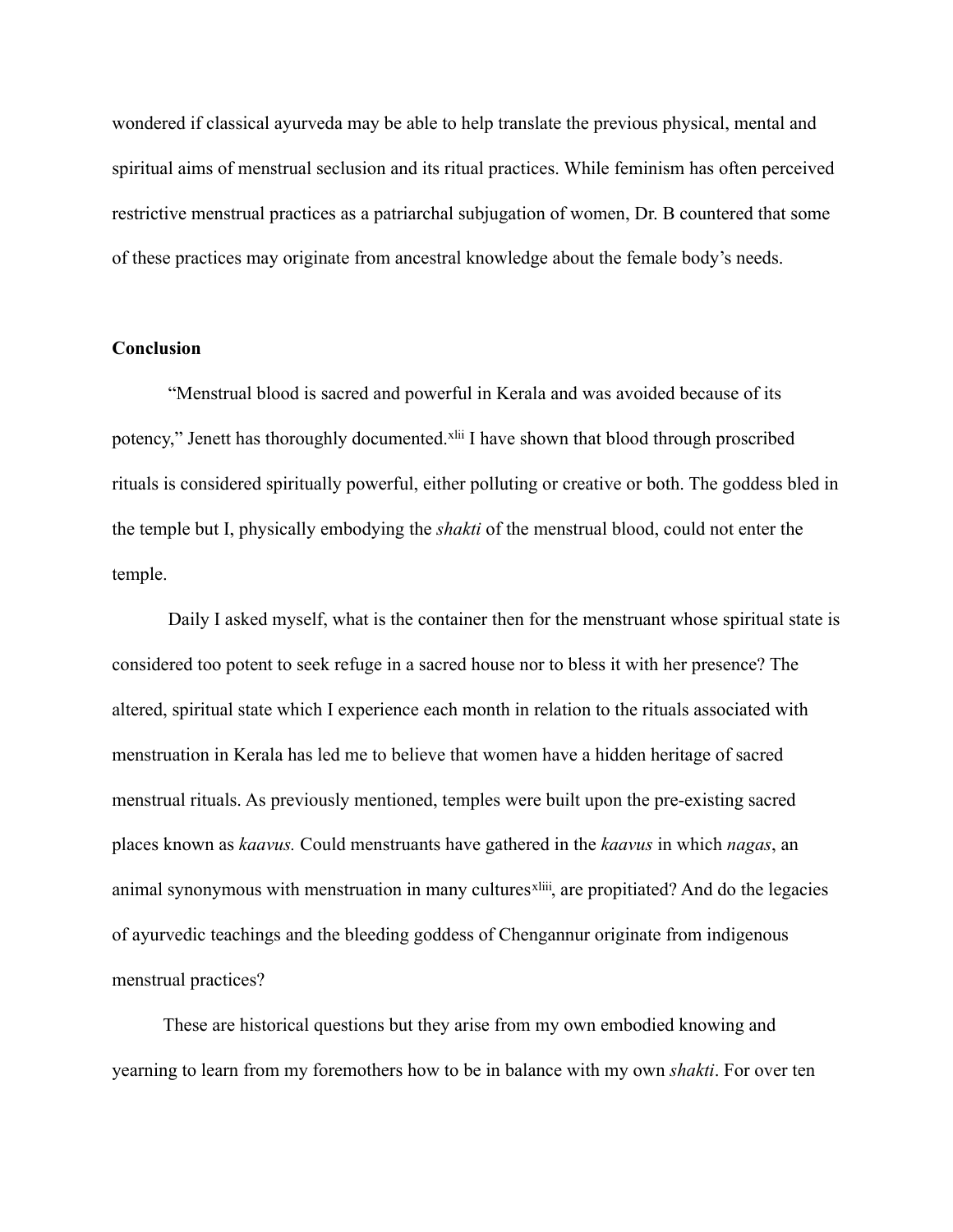years now I have done all I could to call in sick, refuse work and isolate myself as much as possible on my first days of bleeding. In this way I am able to research the altered state that menstruation brings, always marveling about what essential knowledge could be uncovered if women were supported to explore this state rather than hide from, avoid and drug it.

 In Kerala I received a priceless gift. I experienced a culture which continues to honor and share their menstrual rituals which enabled me as a visitor to learn so much, and even more so to be inspired and healed. Kerala is currently on the forefront of westernization, and while many menstrual rituals have been discarded, I am indebted to the commitment which this culture has maintained to their traditional knowledge despite the costs and outside pressures.

 Where do menstruants locate ourselves today in order to harness and honor our inner spiritual power for effective healing of ourselves and our communities? Is it nurturing or impairing our *shakti* to each bleed alone in our nuclear family households while pushing to make it through the work day? Where will I choose to bleed? How will I choose to bleed? The genius of our Metaformic Consciousness offers an infinitely creative range of possibilities.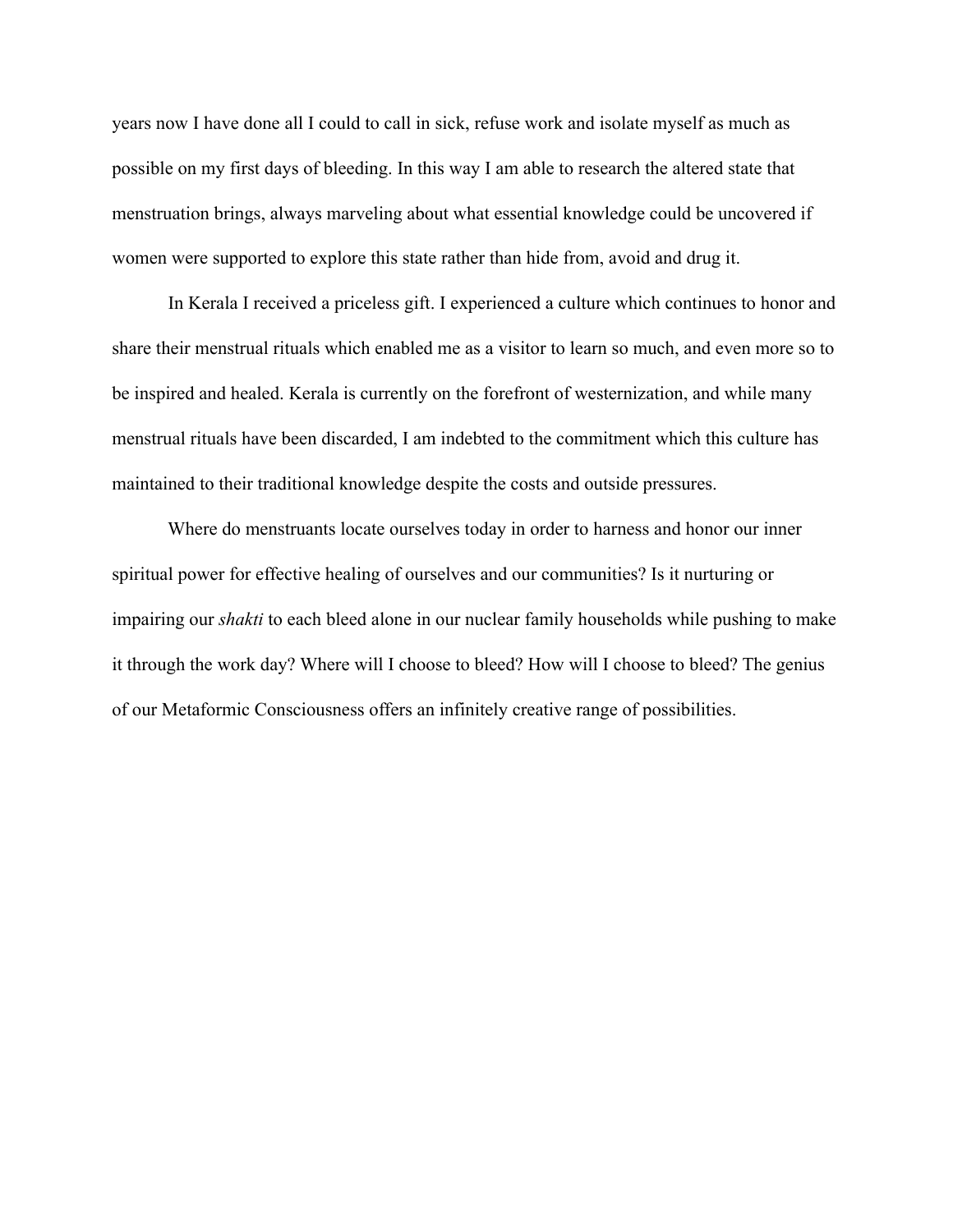<span id="page-14-0"></span>i At that time I enrolled in the Women's Spirituality M.A. program (now located at the Institute of Transpersonal Psychology) where Metaformic Theory is taught and the trip was offered.

<span id="page-14-1"></span>ii Judy Grahn, Blood, Bread and Roses: How Menstruation Created the World, (Boston: Beacon Press, 1993), 20.

<span id="page-14-2"></span>iii The modern importation of Hindu teachers and ideas to the West has been called a trend of universalization contributing to Global Hinduism. -Gavin Flood, An Introduction to Hinduism, South Asian ed. (New Delhi: Cambridge University Press, 2004), 273.

<span id="page-14-3"></span>iv Dianne E. Jenett, 'Menstruating Women/Menstruating Goddesses: Sites of Sacred Power in South India,' in Menstruation: A Cultural History, ed. Andrew Shail and Gillian Howie (NY: Palgrave Macmillan, 2005), 180.

<span id="page-14-4"></span>v See the work of Grahn, de Tourreil and Caldwell.

<span id="page-14-5"></span>vi Eckhart Tolle's book, The Power of Now, was a #1 New York Times bestseller and has been translated into over 30 languages.

<span id="page-14-6"></span>vii Eckhart Tolle, The Power of Now: A Guide to Spiritual Enlightenment (Vancouver: Namaste Publishing, 1999), 164-171.

<span id="page-14-7"></span>viii Jenett identifies the isolation of women within nuclear families and secular demands based on a solar calendar with the decline in practice of traditional menarche rituals.

<span id="page-14-8"></span>ix See Frederique Apffel-Marglin for her original work collapsing and expanding the two anthropological dichotomies of auspicious/inauspicious and pure/impure.

<span id="page-14-9"></span>x de Tourreil p.96

<span id="page-14-10"></span>xi de Tourreil p.254

<span id="page-14-11"></span>xii Flood, An Introduction to Hinduism, 18.

<span id="page-14-12"></span>xiii George L. Hart, 'Ancient Tamil Literature,' in Essays on South India, ed. Burton Stein and Society for South India Studies (Honolulu: Hawaii UP, 1975), 59 quoted in Jenett, 'Menstruating Women/Menstruating Goddesses.'

<span id="page-14-13"></span>xiv Jenett, 180.

<span id="page-14-14"></span>xv Bhuvaneswari is the fourth of the ten Mahavidya goddesses.

<span id="page-14-15"></span>xvi K.R. Vaidyanathan, Temples and Legends of Kerala, (Bombay: Bharatiya Vi, n.d.), 45.

<span id="page-14-16"></span>xvii Ibid., 45-49.

<span id="page-14-17"></span>xviii Vaidyanathan, 49.

<span id="page-14-18"></span>xix Savithri Shanker de Tourreil, "Nayars in a South Indian Matrix: A Study Based on Female-centred Ritual" (PhD diss., Concordia University, 1995), 131.

<span id="page-14-19"></span>xx Grahn, Blood, Bread and Roses.

<span id="page-14-20"></span>xxi Ibid. 46-47.

<span id="page-14-21"></span>xxii A puja is a ritual done to pray or show respect.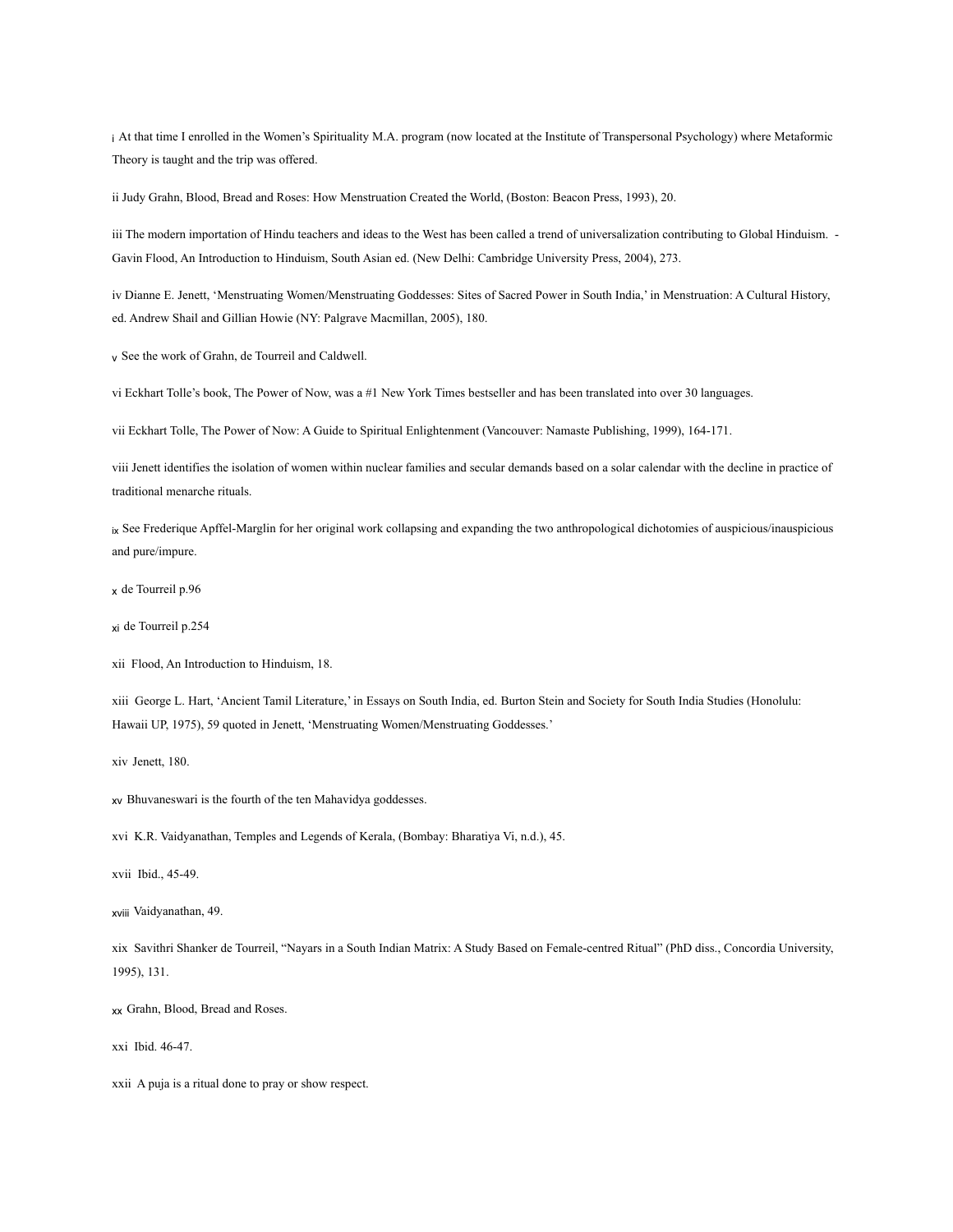<span id="page-15-0"></span>xxiii V. Meena, Temples of South India: A Pilgrim's Guide, (Kanniyakumari: Hari Kumari Arts, n.d.), 55.

<span id="page-15-1"></span>xxiv Judy Grahn, personal communication, March 8, 2006.

<span id="page-15-2"></span>xxv de Tourreil, 136-137.

<span id="page-15-3"></span>xxvi Ibid., 139-140.

<span id="page-15-4"></span>xxvii Jenett, 'Menstruating Women/Menstruating Goddesses,' 182.

<span id="page-15-5"></span>xxviii Judy Grahn, "Are Goddesses Metaformic Constructs?: An Application of Metaformic Theory to Goddess Celebrations and Rituals in Kerala, India" (PhD diss., California Institute of Integral Studies, 1999), 5.

<span id="page-15-6"></span>xxix Jenett, 'Menstruating Women/Menstruating Goddesses,' 43; Yasushi Uchimayada, "The Grove is our Temple.' Contested Representations of Kaavu in Kerala, South India,' in The Social Life of Trees: Anthropological Perspectives on Tree Symbolism, ed. Laura Rival (Oxford: Berg, 1998), 193.

<span id="page-15-7"></span>xxx Anthropologist Uchiyamada groups the tetti, pana and chembakam species as goddess/blood trees related to their red colors. They are associated with Yakshis, Bhadrakali and Durga who themselves are all associated with offerings of blood. Uchimayada, 'The Grove,'194.

<span id="page-15-8"></span>xxxi Judy Grahn, personal communication.

<span id="page-15-9"></span>xxxii Ibid.

<span id="page-15-10"></span>xxxiii Robin Jeffrey, Politics, Women and Well-Being: How Kerala Became 'A Model,' (New Delhi: Oxford University Press, 1992), 108.

<span id="page-15-11"></span>xxxiv Judy Grahn, personal communication.

<span id="page-15-12"></span>xxxv Martha K. McClintock, 'Menstrual Synchrony and Suppression,' Nature 220, no. 5282 (January 1971); Maya Tiwari, The Path of Practice: A Woman's Book of Healing with Food, Breath, and Sound, (NY: Ballantine, 2000), 96-98; Grahn, Blood, Bread and Roses, 13-15; Chris Knight, Blood Relations: Menstruation, and the Origins of Culture (New Haven: Yale University Press, 1991), 213.

<span id="page-15-13"></span>xxxvi Jenett, 'Menstruating Women/Menstruating Goddesses,' 177.

<span id="page-15-14"></span>xxxvii Name has been changed for privacy.

<span id="page-15-15"></span>xxxviii Dr. B, personal communication, March 7, 2006.

<span id="page-15-16"></span>xxxix John Douillard, 'Ayurvedic Specific Condition Review: Premenstrual Syndrome,' Ayurvedic Insight, May 8, 2002, http:// www.banyanbotanicals.com./nl/205/html#pms.

<span id="page-15-17"></span>xl Tiwari, The Path of Practice, 100.

<span id="page-15-18"></span>xli Ibid., 104.; Douillard, 'Ayurvedic Specific Condition Review.'

<span id="page-15-19"></span>xlii Jenett, 'Menstruating Women/Menstruating Goddesses,' 179.